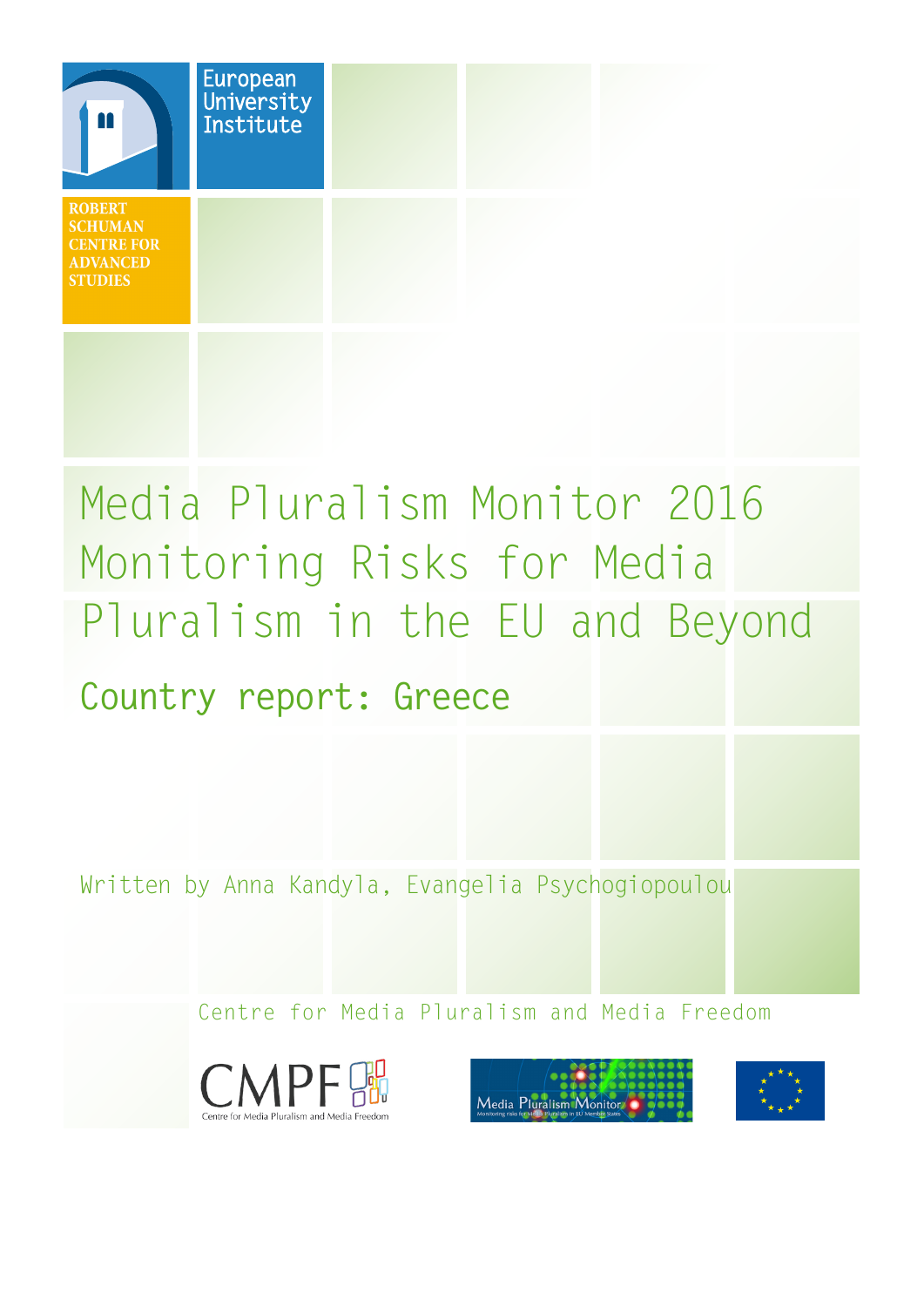### **TABLE OF CONTENT**

| 1. | About the Project<br>1                                                          |                                              |                |  |
|----|---------------------------------------------------------------------------------|----------------------------------------------|----------------|--|
| 2. | Introduction                                                                    |                                              |                |  |
| 3. | Results from the data collection:<br>assessment of the risks to media pluralism |                                              |                |  |
|    | 3.1.                                                                            | Basic Protection (34% - low risk)            | $\overline{4}$ |  |
|    | 3.2.                                                                            | Market Plurality (51% - medium risk)         | 5              |  |
|    | 3.3.                                                                            | Political Independence (49% - medium risk) 6 |                |  |
|    | 3.4.                                                                            | Social Inclusiveness (67% - medium risk)     | 7              |  |
| 4. | Conclusions                                                                     |                                              |                |  |
|    | References                                                                      |                                              |                |  |
|    | Annexe 1. Country Team                                                          |                                              |                |  |
|    | Annexe 2. Group of Experts                                                      |                                              |                |  |
|    | Annexe 3. Summary of the stakeholders meeting<br>11                             |                                              |                |  |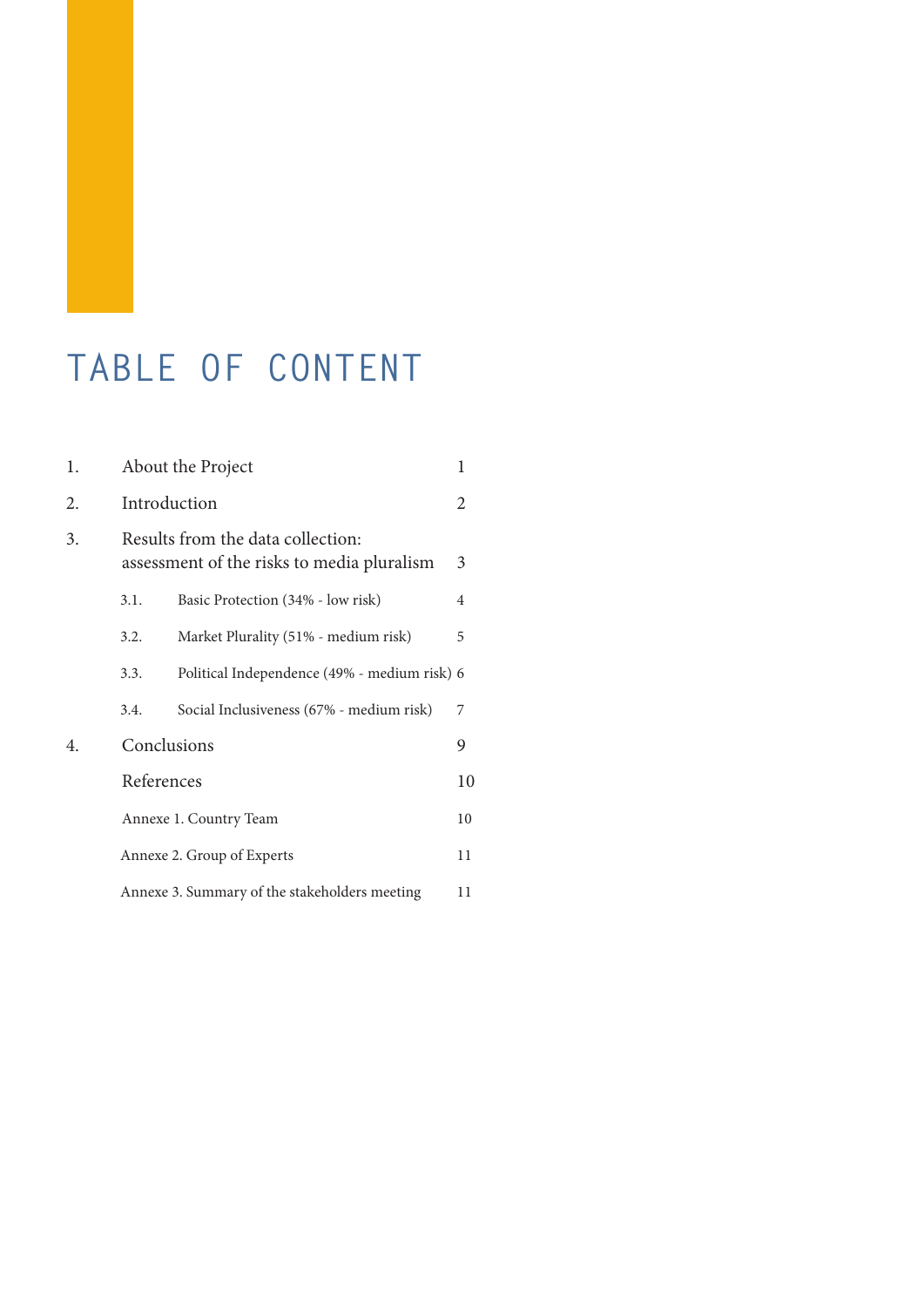# <span id="page-2-0"></span>**1. ABOUT THE PROJECT**

#### 1.1. Overview of **THE PROJECT**

The Media Pluralism Monitor (MPM) is a research tool that was designed to identify potential risks to media pluralism in the Member States of the European Union. This narrative report has been produced within the framework of the first pan-European implementation of the MPM. The implementation was conducted in 28 EU Member States, Montenegro and Turkey with the support of a grant awarded by the European Union to the Centre for Media Pluralism and Media Freedom (CMPF) at the European University Institute.

#### **1.2. METHODOLOGICAL NOTE**

The CMPF cooperated with experienced, independent national researchers to carry out the data collection and to author the narrative reports, except in the cases of Malta and Italy where data collection was carried out centrally by the CMPF team. The research was based on a standardised questionnaire and apposite guidelines that were developed by the CMPF. Data collection in Greece was finalised on 31 July 2016.

In Greece, the CMPF partnered with the Hellenic Foundation for European and Foreign Policy (ELIAMEP)<sup>1</sup>, which conducted the data collection, commented the variables in the questionnaire and interviewed relevant experts. The report was reviewed by CMPF staff. Moreover, to ensure accurate and reliable findings, a group of national experts in each country reviewed the answers to particularly evaluative questions (see Annexe 2 for the list of experts).

To gather the voices of multiple stakeholders, the Greek team organized a stakeholder meeting, on September 14, 2016 in Athens. An overview of this meeting and a summary of the key points of discussion appear in Annexe 3.

Risks to media pluralism are examined in four main thematic areas, which represent the main areas of risk for media pluralism and media freedom: Basic Protection, Market Plurality, Political Independence and Social Inclusiveness. The results are based on the assessment of 20 indicators - five per each thematic area:

| Basic Protection                                                        | Market Plurality                                                           | Political Independence                                       | Social Inclusiveness                                                         |
|-------------------------------------------------------------------------|----------------------------------------------------------------------------|--------------------------------------------------------------|------------------------------------------------------------------------------|
| Protection of freedom of<br>expression                                  | Transparency of media<br>ownership                                         | Political control over media outlets                         | Access to media for minorities                                               |
| Protection of the right to<br>information                               | Media ownership concen-<br>tration (horizontal)                            | Editorial autonomy                                           | Access to media for local/regional<br>communities and for community<br>media |
| Journalistic profession,<br>standards and protection                    | Cross-media concentra-<br>tion of ownership and<br>competition enforcement | Media and democratic electoral<br>process                    | Access to media for people with<br>disabilities                              |
| Independence and<br>effectiveness of the media<br>authority             | Commercial & owner<br>influence over editorial<br>content                  | State regulation of resources and<br>support to media sector | Access to media for women                                                    |
| Universal reach of tradi-<br>tional media and access<br>to the Internet | Media viability                                                            | Independence of PSM governance<br>and funding                | Media literacy                                                               |

The results for each area and indicator are presented on a scale from 0% to 100%. Scores between 0 and 33% are considered low risk, 34 to 66% are medium risk, while those between 67 and 100% are high risk. On the level of indicators, scores of 0 were rated 3% and scores of 100 were rated 97% by default, to avoid an assessment of total absence or certainty of risk<sup>2</sup>.

**Disclaimer**: The content of the report does not necessarily reflect the views of the CMPF or the EC, but represents the views of the national country team that carried out the data collection and authored the report.

<sup>1</sup> *The authors wish to thank the panel of experts and consulted institutions, professionals and academics for providing information.* 2 For more information on MPM methodology, see the CMPF report "Monitoring Media Pluralism in Europe: Application of the Media Pluralism Monitor 2016 in EU-28, Montenegro and Turkey", <http://monitor.cmpf.eui.eu/>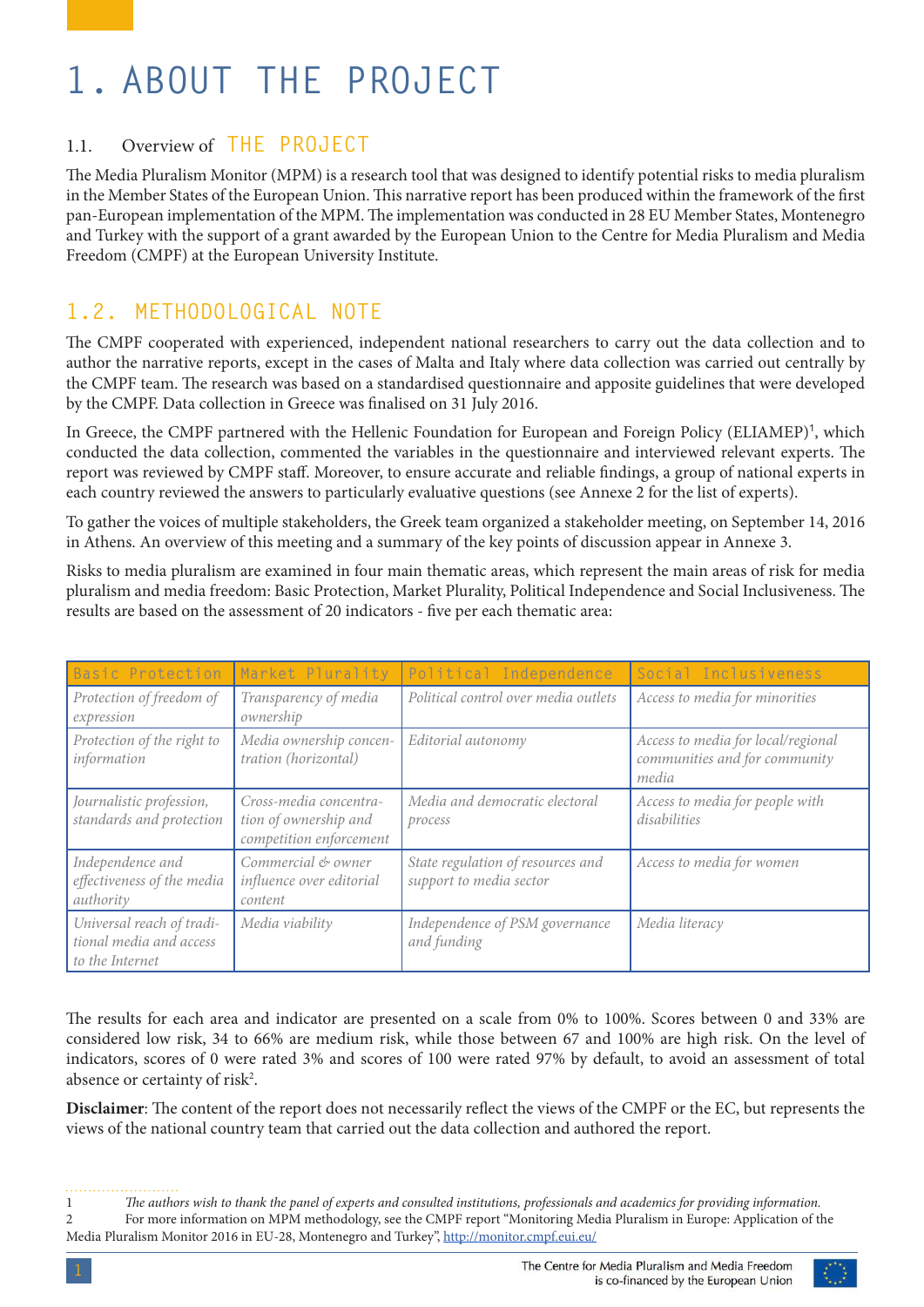### <span id="page-3-0"></span>**2. INTRODUCTION**

Greece has a population of 10.82 million inhabitants. Greek is spoken by the overwhelming majority of the population. The Muslim minority of Western Thrace, with an estimated population of 100,000 persons, is the only minority that enjoys official recognition (UN, 2009). It consists of three main ethnic groups, each with its own language: Turkish, Pomakish and Roma. Other minority communities such as the non-Muslim Roma exist but their population is unknown due to the lack of official ethno-linguistically disaggregated census data. The number of foreign nationals residing in Greece is 822,000 (7.6% of the population) of which 623,200 are citizens of non-EU member countries (Eurostat, 2016).

Greece is undergoing a profound sovereign debt and financial crisis which has destroyed one quarter of its GDP (BBC, 2015). The crisis has affected both the public and private sectors of the economy, leading to a significant rise in unemployment. The economic hurdles of the country, its reliance on assistance from European and international rescue funds, and the relationship with its creditors have generated a crisis of political representation with repeated elections. The current governing coalition of the left-wing election victor Syriza and the national-conservative party Independent Greeks faces the adoption of further austerity measures and the handling of the acute refugee crisis.

Τhe media suffers reduced revenue from advertising and other sources due to the economic recession. This has resulted in layoffs, output reduction and media closures, engendering concern about the state of journalism and media independence (Iosifidis & Boucas, 2015). According to the November 2015 Eurobarometer survey, a large section of the population reports growing distrust in the media, especially in television (80%) (European Commission, 2015). Television is, nonetheless, the dominant market player. It attracted 50% of the media advertising expenditure in 2014, followed by magazines (23%), newspapers (20%) and radio (7%) (Media Services, 2016). Broadband coverage is almost ubiquitous and the number of internet users is on the rise, although it still lags behind the EU-28 average (Eurostat, 2014). Whereas single-copy newspaper sales figures are declining, a growing number of citizens cite the internet as their main source of political news (European Commission, 2015).

The reform of the media market has been a key issue in the agenda of the current government. One of the first actions taken was the reinstitution in June 2015 of the public service operator, Hellenic Broadcasting Corporation (ERT), which was abruptly shut down in 2013 on account of maladministration. As regards private audiovisual media, in October 2015 the government passed new legislation on the licensing of content providers of digital terrestrial television. It should be noted that existing television stations still operated with 'temporary' licences under legislative provisions that had been declared unconstitutional by the Council of State (i.e. the supreme administrative court in Greece). The new law foresaw that the relevant auction procedure would be carried out by the media regulatory authority (*Ethniko Radiotileoptiko Symvoulio*), ESR, which would also give its opinion to the Minister competent for the media on the number of licences to be granted. This presupposed reaching an intra-party decision on the replacement of those members of the authority's board whose term of office had long expired. Following failure to reach such an agreement, the government adopted in February 2016 new laws which assigned the determination of the number of licences to the Parliament and the licensing procedure to the Minister responsible for the media. These laws spawned criticism for potential favouritism on the part of the government. The Council of State ruled in October 2016 that the sidelining of ESR is unconstitutional.

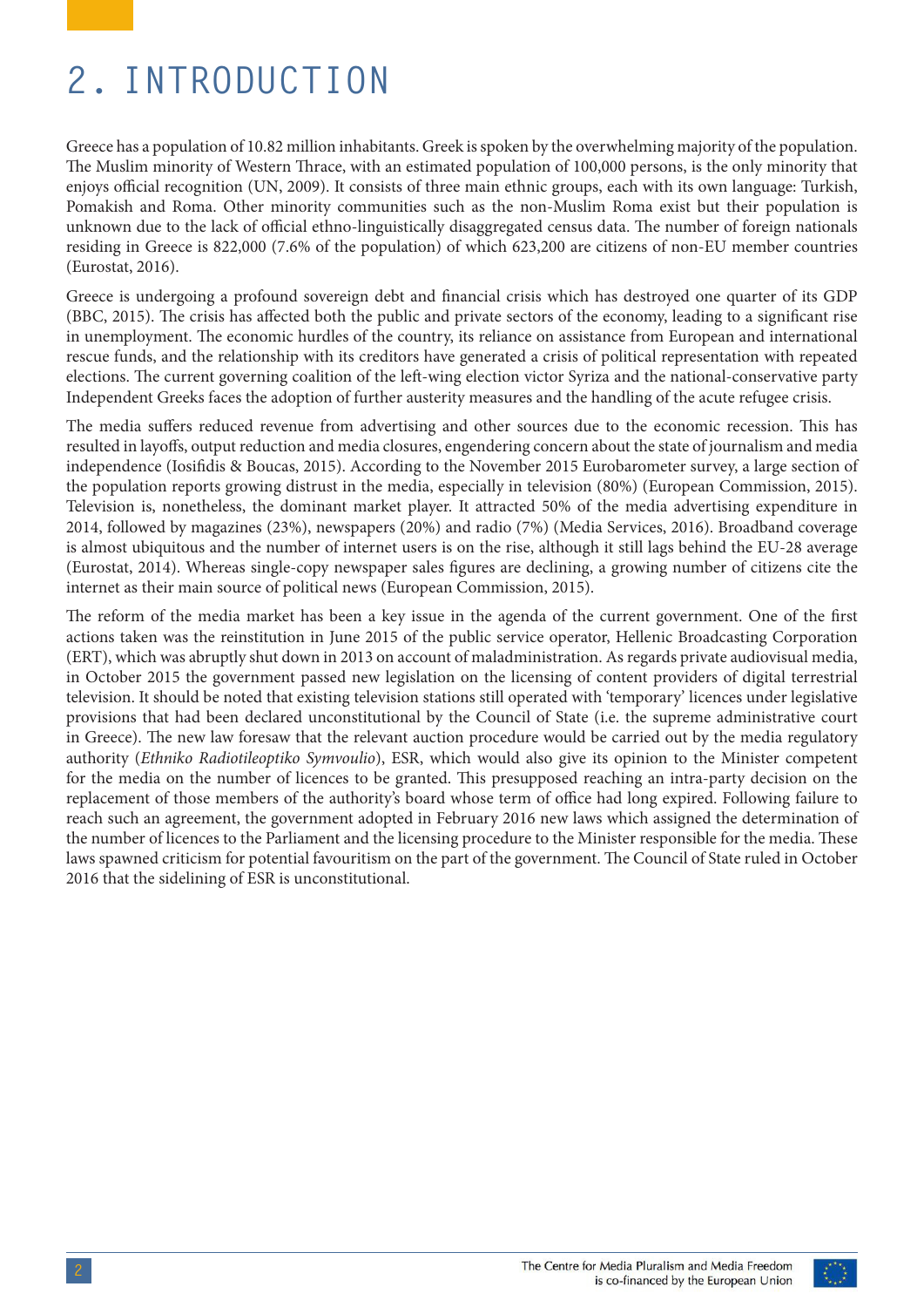### <span id="page-4-0"></span>**3. RESULTS FROM THE DATA COLLECTION: ASSESSMENT OF THE RISKS TO MEDIA PLURALISM**

Τhe implementation of the MPM in Greece shows overall a medium risk for media pluralism. The lowest risk for media pluralism is identified in the area of Basic protection. The analysis indicates a higher risk, yet still within the medium risk threshold, for the domains of Market plurality", and Political independence". A high risk score emerges in the area of Social inclusiveness.

A high risk score is identified for some indicators. "Transparency of media ownership", an indicator of the domain of Market plurality, is one of them. The score reflects primarily the lack of measures to ensure that the public knows who actually owns the media. As regards Political independence, "editorial autonomy" is at high risk due to the lack of formalized collective or individualized self-regulatory schemes at industry level. The indicator on the "independence of PSM governance and funding" is also flagged as a high risk. This is because the possibility of government interference with ERT's operation through politically-motivated appointments to its board cannot be precluded. Regarding the Social inclusiveness area, the dominant ideology in the country about its ethnic and cultural homogeneity has led to resistance in acknowledging the existence of and granting rights to minorities. The high risk score for the indicator on "access to media for minorities" reflects this situation. The high risk identified for the indicator "access to media for local/regional communities and for community media" is also due to non-existent policies in this respect. Domestic media law further fails to make any specific provisions on community media, i.e. media that is non-profit and accountable to the community.

Overall, the analysis points to a situation that is not entirely satisfactory. In the sections that follow we elaborate on the scores obtained giving emphasis on the issue areas where there is room for improvement.



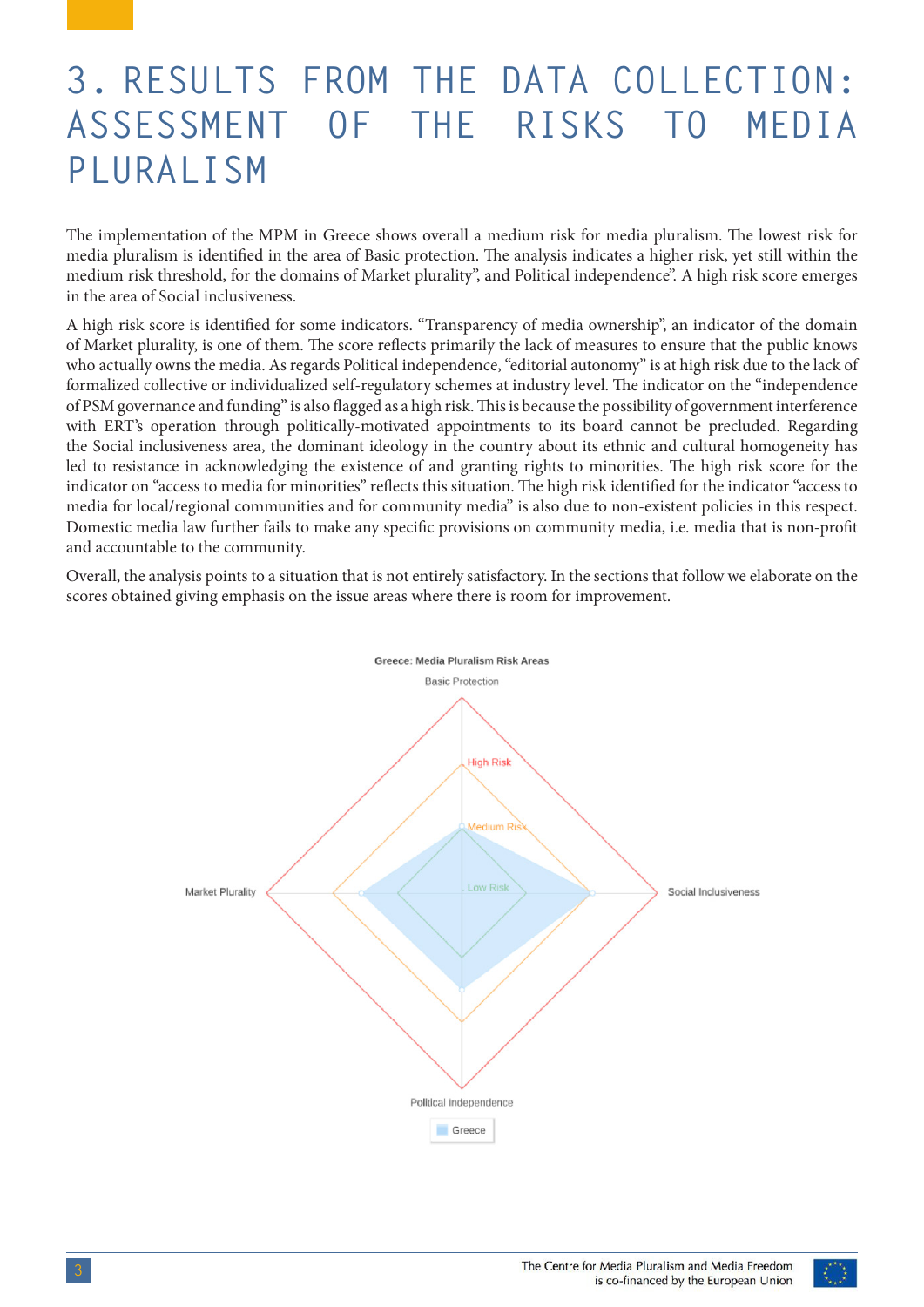### <span id="page-5-0"></span>**3.1. BASIC PROTECTION (34% - MEDIUM RISK)**

The Basic Protection indicators represent the regulatory backbone of the media sector in every contemporary democracy. They measure a number of potential areas of risk, including the existence and effectiveness of the implementation of regulatory safeguards for freedom of expression and the right to information; the status of journalists in each country, including their protection and ability to work; the independence and effectiveness of the national regulatory bodies that have competence to regulate the media sector; and the reach of traditional media and access to the Internet.



The risk to the Protection of freedom of expression in Greece is quite low (14%). Freedom of expression is explicitly recognised in the Constitution and the country has signed and ratified both the International Covenant on Civil and Political Rights and the European Convention on Human Rights (ECHR). Citizens have legal remedies in cases of infringement of their freedom of expression and free speech is generally respected, including on the Internet. Although there have been interpretive problems regarding defamation provisions in the past, recent case-law suggests that the proportionality criterion is taken into account in line with Article 10(2) ECHR. However, the state has not decriminalised defamation. Moreover, rules on blasphemy exist and they are not narrowly defined.

The indicator on the Right to information scores a low risk (13%). The right to information is explicitly recognised in the Constitution and in national laws and there are appeal mechanisms in place if public authorities refuse to grant access to documents.

The indicator on Journalistic profession, standards and protection is scored as medium risk (56%). In Greece, there is no licensing of journalists and access to the profession is open. Although the confidentiality of sources is not officially protected, the courts recognise that it constitutes an intrinsic part of free speech. However, journalists tend to operate under conditions which are far from satisfactory. First, the crisis has imposed flexibility on working conditions and job insecurity. It also appears to have contributed to threats and violence against journalists. Reporters, for instance, covering protests against austerity have at times been the victims of both riot police violence and violence by demonstrators accusing them of colluding with the government. Secondly, respect for professional standards is not effectively guaranteed. Journalists' professional associations which are responsible for ensuring respect for editorial independence and professional standards through self-regulation are rather weak. Moreover, they cannot ensure the full commitment of media houses to relevant standards because their monitoring and sanctioning powers apply only to journalists who are their members.

The combined lack of budgetary autonomy and safeguards for independence give Greece a medium risk score (44%) for the indicator on the Independence and effectiveness of the media authority. The duties and powers of the media regulatory authority, ESR, are defined in detail in law. The authority enjoys quasi-regulatory and monitoring powers and can impose sanctions in case of violations. It is transparent about its activities. Its decisions - which constitute executable administrative acts - can be appealed before the Council of State. However, ESR is fully funded by the state and as such the possibility of political interference cannot be precluded. Its board members are selected by the Conference of Chairmen of the Parliament, a cross-party college, by an increased majority of four fifths of its members. Due to the ability of political parties to veto candidates, there have been considerable delays in the appointment of new members. For instance, at the time of data collection for the purposes of this report, the authority operated without a legally constituted board. Moreover, the nomination process lacks transparency and the qualifications for board membership are determined in general terms, which creates room for politically-driven appointments.

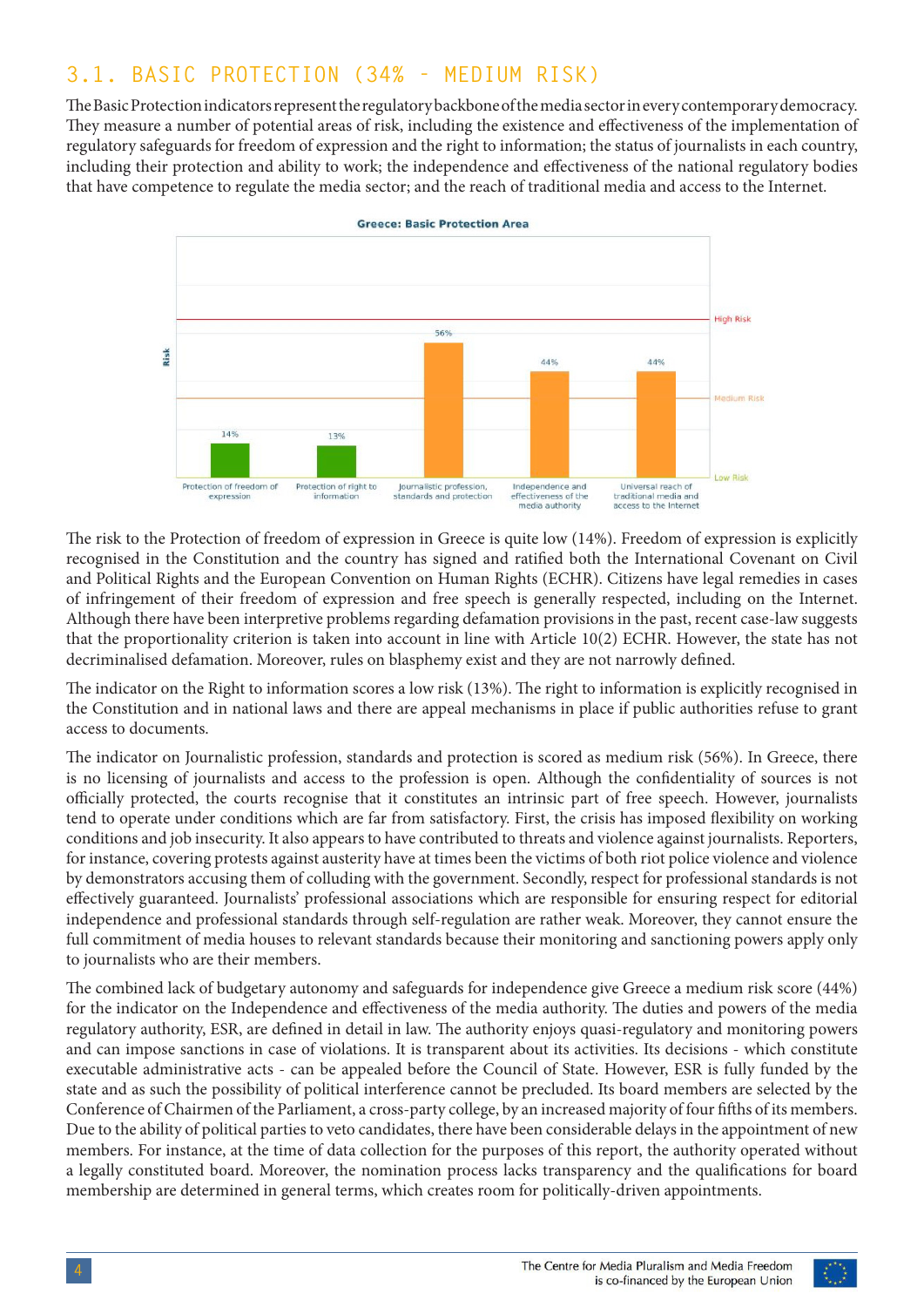<span id="page-6-0"></span>The indicator on Universal reach of traditional media and access to the Internet shows a medium risk (44%). Universal coverage of the PSM is guaranteed and broadband coverage is almost ubiquitous. Broadband penetration is low with only 56% of the population having a subscription. The average connection speed of 8mbps is also low compared to other European countries and there is a high ownership concentration in the ISPs market.

#### **3.2. MARKET PLURALITY (51% - MEDIUM RISK)**

The Market Plurality indicators examine the existence and effectiveness of the implementation of transparency and disclosure provisions with regard to media ownership. In addition, they assess the existence and effectiveness of regulatory safeguards to prevent horizontal and cross-media concentration of ownership and the role of competition enforcement and State aid control in protecting media pluralism. Moreover, they seek to evaluate the viability of the media market under examination as well as whether and if so, to what extent commercial forces, including media owners and advertisers, influence editorial decision-making.



The indicator on Transparency of media ownership scores a high risk (75%). Broadcast media (TV and radio) are not required to make their ownership information accessible to the public. They are only mandated to report ownership structures and changes therein to the ESR. Sanctions apply in case of violations. However, the absence of agreements with foreign authorities, ESR's limited ability to cross-check ownership information with other domestic bodies, and restrained capacity to scrutinize the information available due to insufficient resources undermine ESR's monitoring activity. Disclosure obligations for the print media are limited to indicating the director and the publisher/owner on their copies without going to the level of final ownership.

The indicator on Concentration of media ownership (horizontal) shows a medium risk (41%). Media legislation (Laws 3592/2007 and 2328/1995) contains specific ownership limitations to prevent horizontal concentration in the broadcast media market. Compliance is checked by the ESR at the time of licensing and when changes in ownership structures occur. Yet, in practice the authority's capacity to properly discharge its duty is hampered by the incoherence and incompleteness of the legal framework. Ownership limitations are further foreseen to prevent excessive horizontal concentration of ownership in the newspaper market (Law 2328/1995). However, no public authority is explicitly charged with supervising compliance with these restrictions. An important risk-increasing factor is the limited availability of data on ownership concentration in the broadcasting sector. Data on the market and audience shares of audiovisual service providers is not collected by public authorities and is not publicly available. The market share of the top 4 radio channels indicates a high level of horizontal concentration (67%) but no data on audience shares is available to complete the picture. As to the newspaper market, a medium level of ownership concentration is identified: the top 4 newspapers have a market share (measured by share of advertising expenditure in 2015) of 41% and a readership share of 25%.

The indicator on Cross-media concentration of ownership and competition enforcement shows a low risk (21%). This good score can be attributed to several factors. First, media legislation (Law 3592/2007) establishes specific thresholds to prevent excessive cross-media ownership concentration. Second, these provisions, along with general competition rules, apply in the case of mergers. Third, the monitoring of compliance with these rules is assigned to the Hellenic Competition Commission (HCC), which enjoys sanctioning powers and can impose proportionate remedies where the applicable thresholds are not respected. It can be argued, nonetheless, that the low risk calculated by the tool underestimates the situation. Specific ownership restrictions may well exist but their effectiveness is questionable. They

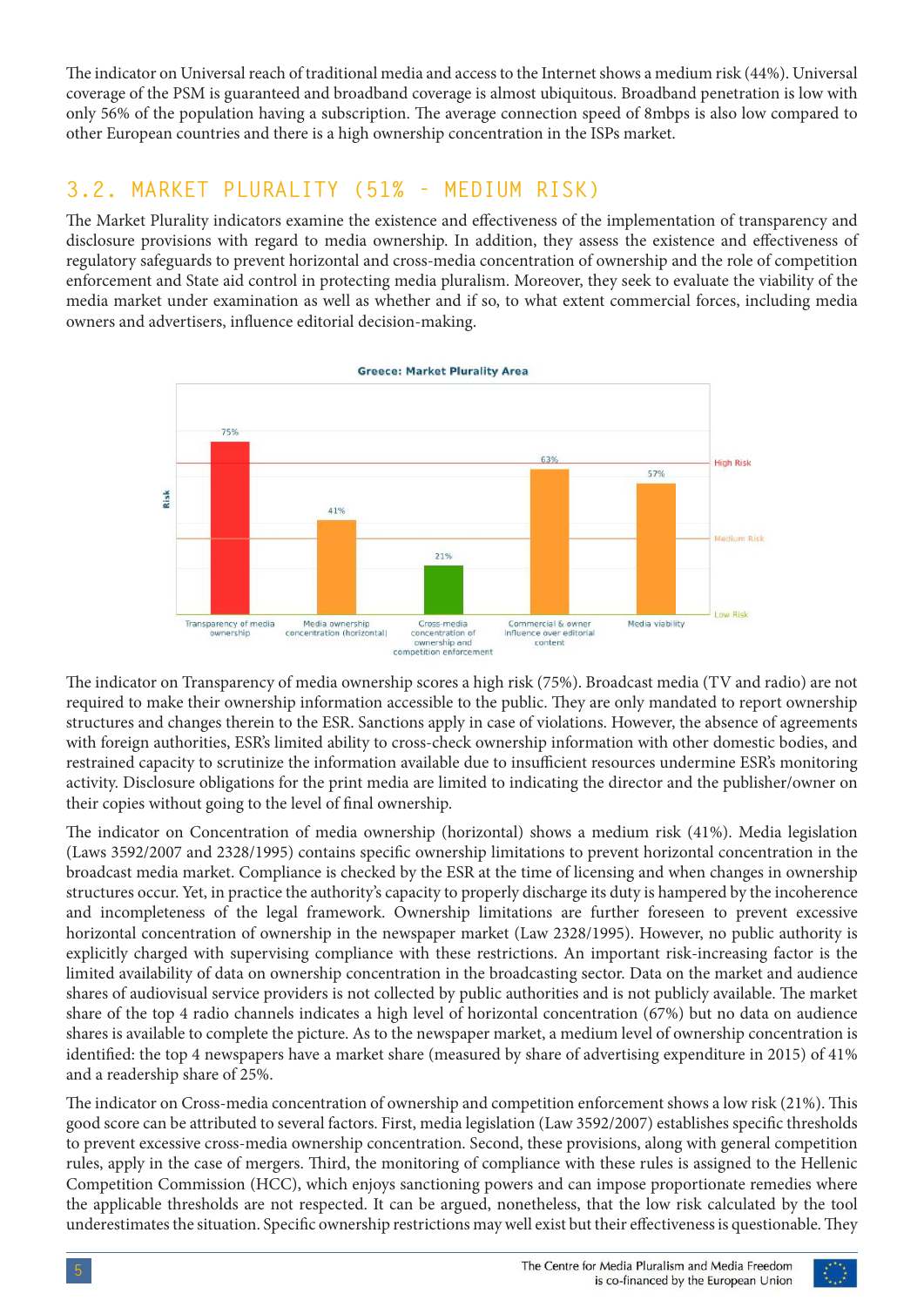<span id="page-7-0"></span>have been, for instance, criticised for affording a much more lenient approach to cross-media ownership compared to general competition rules (see Tsevas, 2010). Furthermore, the evaluation of the actual cross-media concentration is not possible due to lack of data.

Regarding Commercial and owner influence, Greece scores at the upper end of the medium risk range (63%). The journalist's self-regulatory code of conduct proclaims the obligation of journalists not to accept any compensation that may affect their objectivity and their duty to resist any interference by their employers or superiors. It also stipulates that journalists can be involved in advertising only for charitable purposes. Moreover, advertorials are prohibited by law. What increases the risk is the lack of mechanisms for granting protection to journalists in case of changes in ownership and the editorial line. Safeguards to ensure that decisions on appointments/dismissals of editors are not influenced by commercial interests are similarly non-existent. In addition, cases disclosing interference of commercial enterprises with news content have been recently reported. Notwithstanding, hard evidence about the exercise of influence over editorial content is difficult to find.

The indicator on Media viability scores a medium risk (57%). Whereas radio advertising expenditure increased over the past two years, newspaper advertising decreased by almost 22%. Data on TV and online advertising revenue is lacking. The number of individuals regularly using the internet increased over the past two years and this is also the case as regards access to the internet on the move. At the same time, media support schemes for overcoming market difficulties or facilitating market entry are not available. Mainstream media enterprises, for their part, have not developed sources of revenue other than traditional revenue streams. Yet, some co-operative newspapers and magazines have been founded, aspiring to promote independent journalism.

### **3.3. POLITICAL INDEPENDENCE (49% - MEDIUM RISK)**

The Political Independence indicators assess the existence and effectiveness of regulatory safeguards against political bias and political control over the media outlets, news agencies and distribution networks. They are also concerned with the existence and effectiveness of self-regulation in ensuring editorial independence. Moreover, they seek to evaluate the influence of the State (and, more generally, of political power) over the functioning of the media market and the independence of public service media.



The Political independence area scores a medium risk. A high risk is identified for the indicators on "editorial autonomy" and "independence of PSM governance and funding".

The high risk score (88%) for the indicator on Editorial autonomy can be primarily attributed to the lack of protective mechanisms. Safeguards seeking to prevent political influence over the appointments and dismissals of editors-inchief have not been established. Collective or individualised media industry self-regulatory schemes are similarly nonexistent. The lack of a formalised and effective industry-level system protecting editorial independence, combined with the interconnections between the political elites and media owners (which the term "diaploki" has been coined to describe) create space for potential direct and indirect political influence on editorial activity. In practice, however, the extent to which such influence takes place cannot be assessed due to limited available evidence.

The indicator on the Independence of PSM governance and funding shows a high risk (67%). This score is not due to

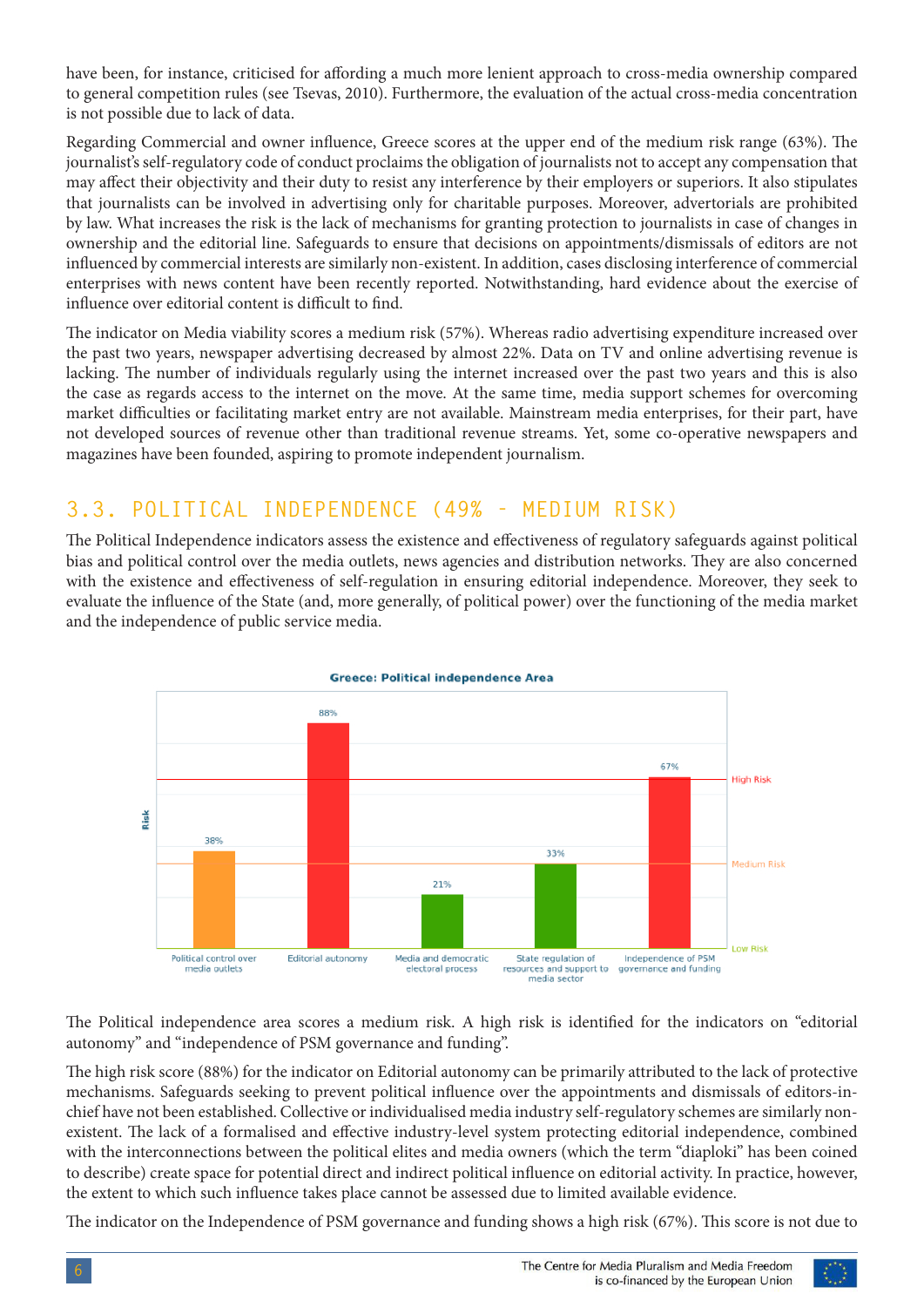<span id="page-8-0"></span>financial dependence. ERT enjoys financial autonomy (through a licence fee) and safeguards protecting the adequacy of its funding vis-à-vis the fulfilment of its remit exist. The worrying factor is that legislation does not guarantee the objective and transparent selection of the members of ERT's management board. The involvement of the Parliamentary Committee on Institutions and Transparency in the selection procedure seeks in principle to guarantee democratic control and transparency. However, ERT's board members are nominated by the Minister responsible for the media. Politically-motivated appointments cannot therefore be precluded.

The indicator Political control over the media outlets shows a medium risk (38%). The Constitution renders the duties of Member of Parliament incompatible with participation in/ownership of a TV, radio or country-wide circulation newspaper. It is not prohibited, on the other hand, for (ruling) political parties to own media. Currently, media outlets directly owned by political parties and Parliamentarians do not enjoy a leading position in the market. It should be noted, however, that the existence of indirect control (i.e. through intermediaries) of leading media enterprises by political parties and Parliamentarians cannot be assessed due to lack of data. Another risk-increasing factor is the lack of safeguards for ensuring the political independence of the country's only news agency, ANA-MPA, in terms of governance. The members of ANA-MPA's board are selected by the Minister responsible for the media.

The indicator on State regulation of resources and support to the media sector scores at the upper end of the low risk score (33%). As regards spectrum allocation, domestic legislation provides transparent rules and mandates respect for the principles of flexibility and efficiency and the promotion of competition to maximize consumer benefits. A key characteristic of the Greek media policy has, nonetheless, been the failure to allocate licences to broadcasters in the analogue era, a situation which persists in the digital terrestrial television market to date. The regulatory uncertainty in which content providers operate creates ample room for political interference. At the same time, in anticipation of positive coverage, content providers may be allowed to operate disregarding the rules. As regards state subsidies, the Greek media are supported by indirect subsidies in the form of reduced value added tax, postal distribution and reduced telecommunication rates. Whereas, however, rules for the fair distribution of these subsidies along objective criteria have been adopted, the process of their implementation lacks transparency. Problems of implementation exist also with respect to the distribution of state advertising to media outlets.

The lowest risk score under the area of Political independence concerns the indicator on the Media and the democratic political process (21%). This is attributed mainly to two factors. First, ERT is obliged to provide a fair representation of political viewpoints in news and current affairs programmes. Secondly, paid political advertising during all types of election campaigns and referendums is prohibited. Both ERT and private broadcasters are required to make time available for the transmission of political messages free of charge. The allocation of airtime to political parties is determined each time on the basis of the principle of proportional equality. ESR data indicate that this principle tends to be respected on ERT's channels. This has not consistently been the case with private TV channels.

### **3.4. SOCIAL INCLUSIVENESS (67% - HIGH RISK)**

The Social Inclusiveness indicators are concerned with access to media by various groups in society. The indicators assess regulatory and policy safeguards for community media, and for access to media by minorities, local and regional communities, women and people with disabilities. In addition to access to media by specific groups, the media literacy context is important for the state of media pluralism. The Social Inclusiveness area therefore also examines the country's media literacy environment, as well as the digital skills of the overall population.



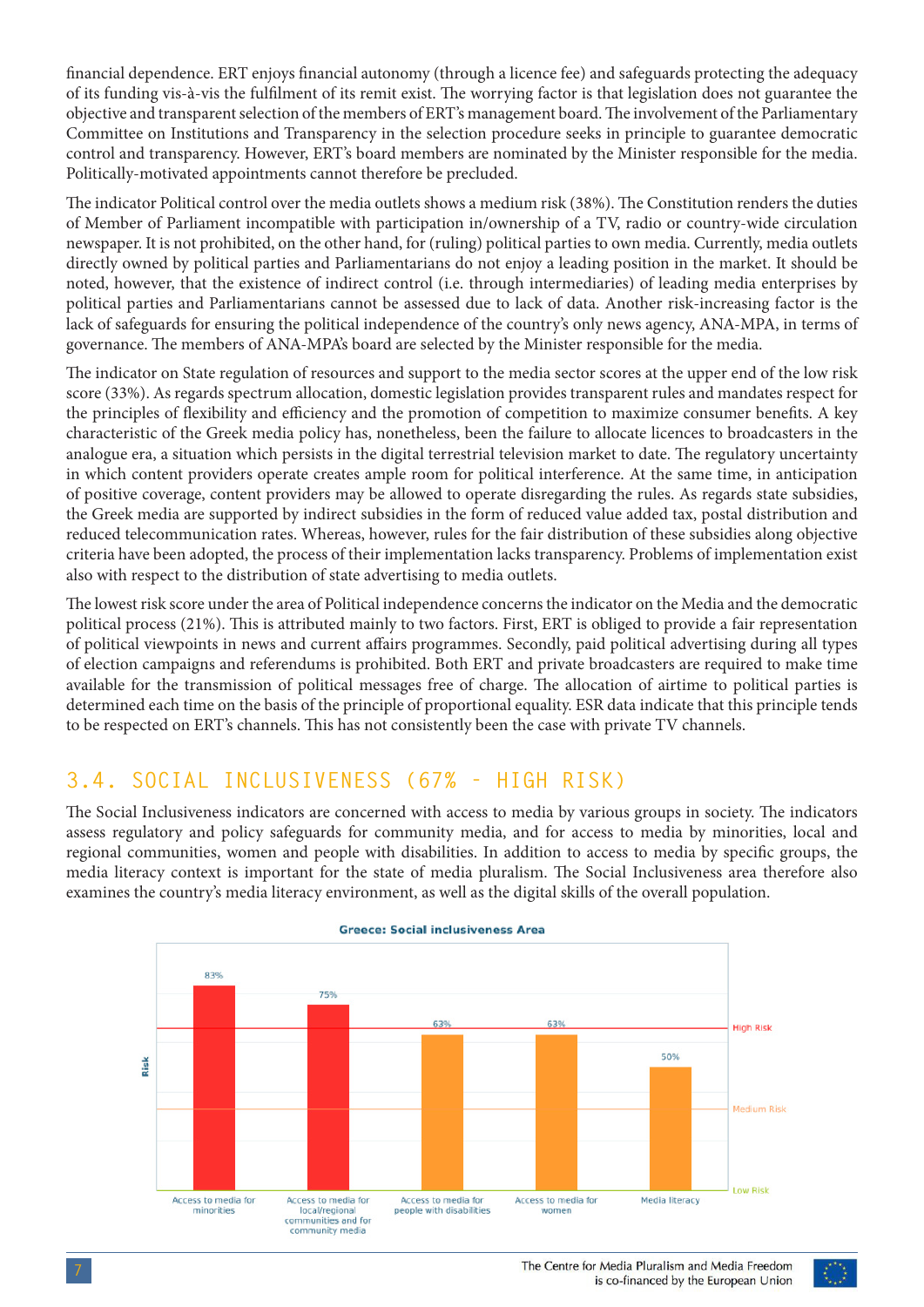The analysis shows a high risk in the area of Social inclusiveness.

The indicator on Access to media for minorities shows a high risk (83%). First, ERT, the Greek PSM, is not obliged to broadcast content for minorities or content that is created by minorities. Private TV broadcasters are similarly not subject to any such requirements. An impediment to programming dedicated to minorities is the obligation for TV and radio channels to broadcast mainly in the Greek language. The law is silently not implemented for local radio in the region of Thrace: some radio channels broadcast solely or mainly in Turkish for the Turkish-speaking Muslim minority. Some local Turkish-language newspapers are also published in Thrace.

The indicator on Access to media for local/regional communities and for community media also scores a high risk (75%). Domestic media legislation does not impose any must-carry obligations for regional or local TV or radio channels on network providers. Only a limited number of policy measures aim to support regional/local media. These include the rules concerning the allocation of public sector advertising and postal distribution subsidies which tend to favour local and regional media. ERT operates several regional radio stations for regional audiences but it is not mandated to have its own local/regional correspondents. No particular policy for community media exists.

Regarding Access to media for people with disabilities**,** Greece scores at the upper end of the medium risk range (63%). Domestic media legislation requires the PSM and private broadcasters to provide accessible content for people with hearing disabilities. This includes the provision of daily sign language bulletins subtitled in Greek and subtitled television content (e.g. current affairs, entertainment, etc.). However, the provision of subtitling is not universal. It applies to a limited part of broadcasting content. Moreover, requirements for audio description for the blind and partially sighted people do not exist.

The indicator on Access to media for women also shows a medium risk (63%). The principle of equality between men and women in employment is established in the Constitution and national legislation. It applies to employment relations governed by public and private law including in the media sector. As regards gender equality in PSM, ERT is generally committed to protecting equality in the selection of personnel but specific policies and monitoring mechanisms for the promotion of gender equality have not been adopted. At the same time, the representation of women in ERT's management board is highly unequal.

The indicator on Media literacy scores medium risk (50%). Although there is no formal media literacy policy at state level, public authorities pursue various media literacy-related initiatives addressing citizens, and young people in particular. International cooperation on media literacy issues is also promoted. Media education is not autonomously studied. It is, nonetheless, integrated as a cross-curricular subject in several modules in both primary and secondary education. Several media literacy projects targeting students and educators further take place in non-formal educational settings. However, with respect to basic digital communication and digital usage skills, the percentage of Greek Internet users having such skills is below the EU average.<sup>3</sup>

3 The share of Greek Internet user who has basic or advanced digital usage skills is 59% compared to a European median of 67%; and the share with basic or advanced digital communication skills is 61% compared to a European median of 77%.

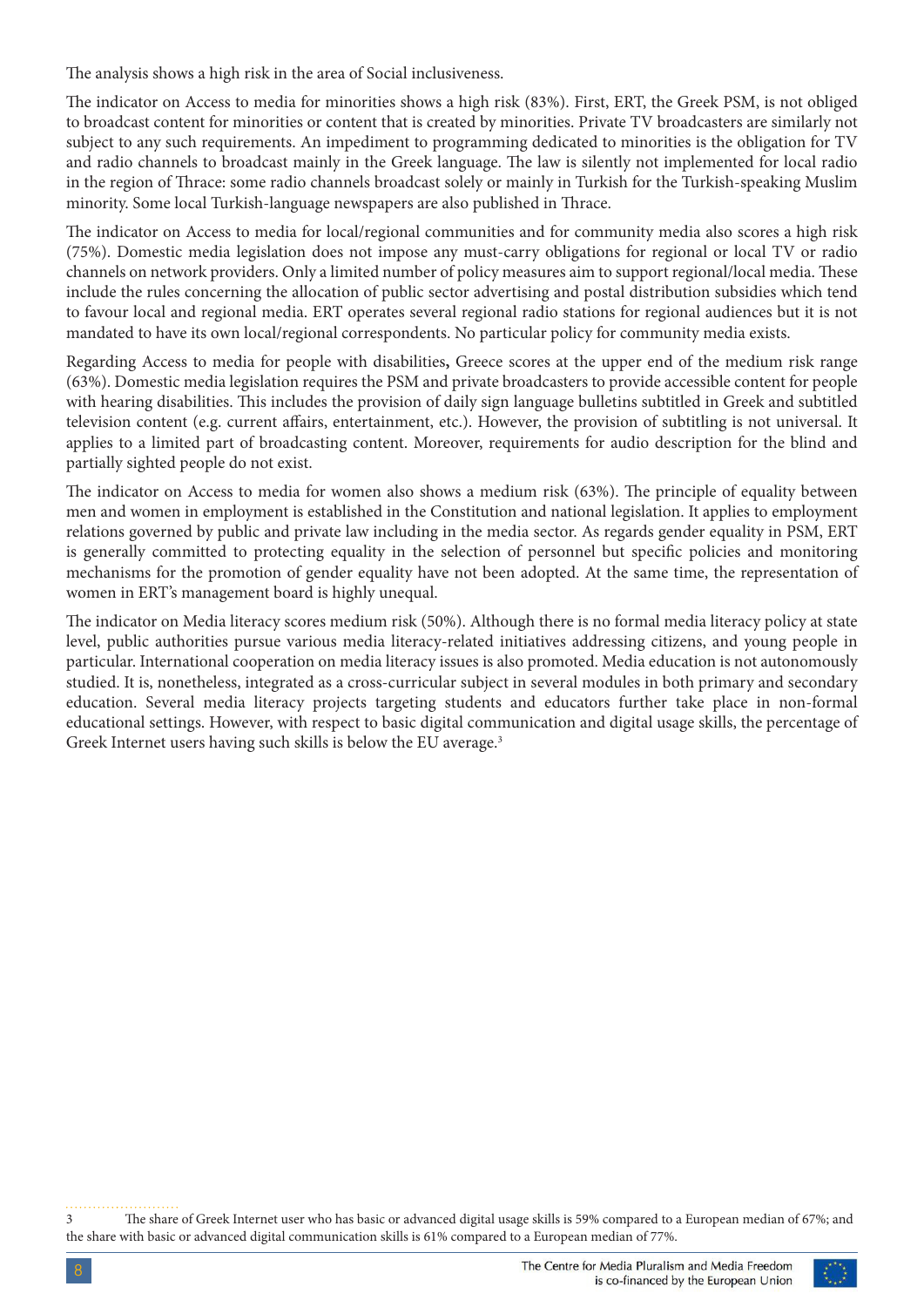## <span id="page-10-0"></span>**4. CONCLUSIONS**

The research carried out in Greece in the framework of the implementation of the MPM assessed risks to media pluralism based on a set of indicators. Overall, the results disclose a number of *actual* threats to media pluralism in the country. These require careful attention by policy-makers and relevant stakeholders. Our findings also reveal several *potential* threats to media pluralism. In such instances, policy measures are desirable to promote a pluralistic media environment.

First, there is a clear need to facilitate and strengthen media ownership scrutiny and transparency. In this context, it is important to ensure that the Greek public knows who effectively owns the media. Public disclosure of the ultimate owners of traditional and online media should, thus, be required. Moreover, public authorities should keep updated records of media ownership structures.

Secondly, mechanisms that protect and promote editorial independence from political and commercial influence as well as owner interference are needed. Part of the problem lies in the lack of media industry self-regulation. The establishment of voluntary collective self-regulatory schemes at the media industry level should therefore be encouraged. Consideration should also be given to measures aimed at ensuring that journalists' self-regulation effectively protects the autonomy of journalists' and editors-in-chief. Efforts to support editorial independence within individual media organisations should also be deployed.

Thirdly, given concerns over pluralism in the private media sector, the insulation of ERT's management board from governmental influence is highly topical. Despite significant reforms brought about by the law that re-instituted ERT, the possibility of government interference with ERT's operation through politically-motivated appointments to and dismissals from its board cannot be entirely precluded. Safeguards for open, transparent and de-politicized appointment procedures should, thus, be introduced.

Fourthly, domestic media policy is characterized by the absence of measures targeting community media and access to media for minorities. Concerning the former, it is vital to raise awareness of community media as a formal "third sector". Explicit legal recognition of community media whose mission lies in their independent and participatory character should be made. Policy-makers should also give attention to the access of minority populations to media platforms and content. The influx of migrants and refugees into Greece renders the issue of cultural diversity through the media more salient.

Finally, our results indicate that improvements are desirable in a number of areas. Although, for instance, this might sound like wishful thinking in a period of profound economic crisis, consideration should be given to the adoption of measures that address the precarious state of journalism. It is also advisable to improve domestic legislation on the accessibility of the Greek media to the disabled in accordance with technological developments. Policy discussion concerning gender equality in the media should also start. Measures to encourage women's access to, and representation in, PSM could be given consideration in this respect.

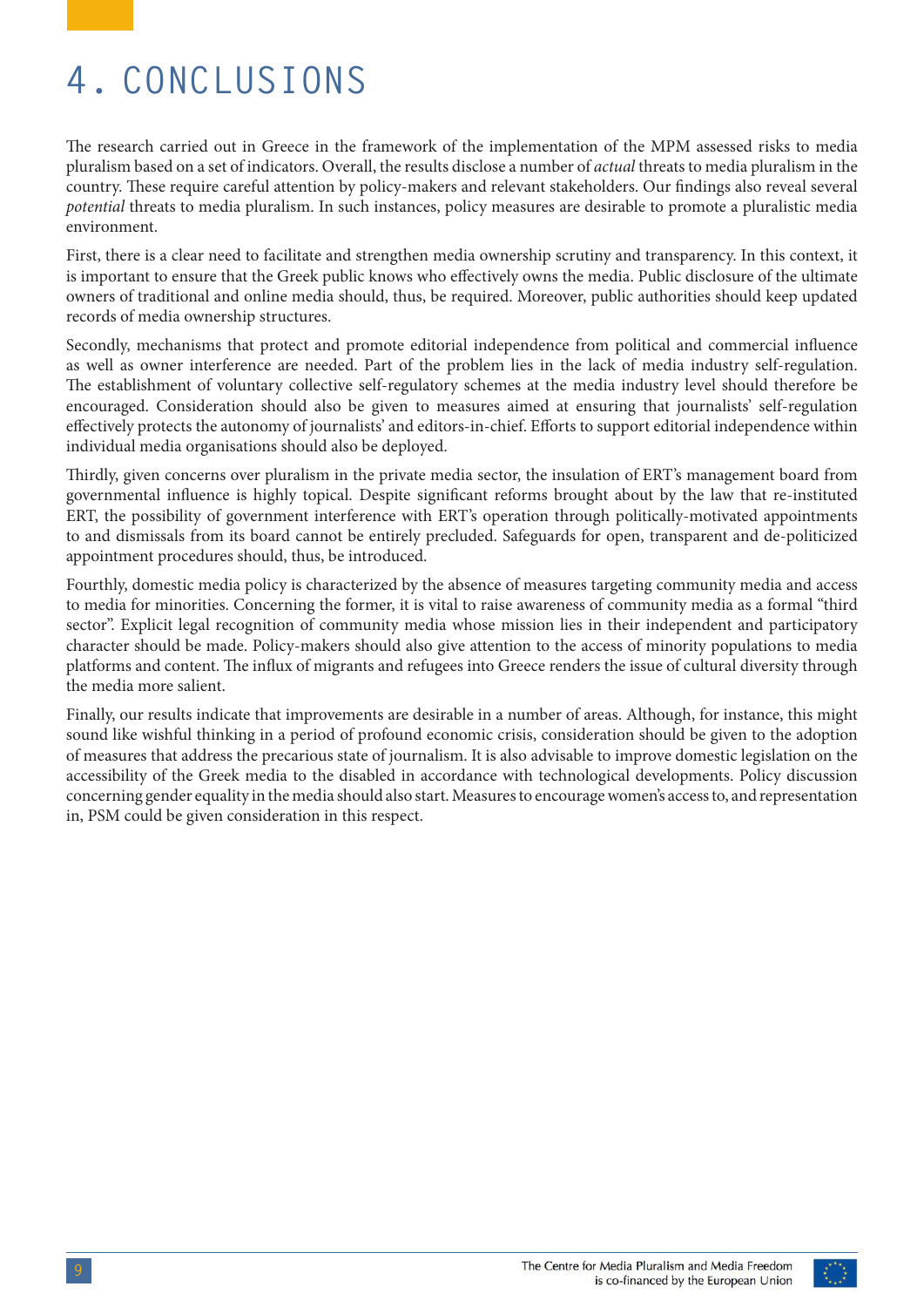### <span id="page-11-0"></span>**REFERENCES**

BBC (2015). The Greek debt crisis story in numbers. Available at:<http://www.bbc.com/news/world-europe-33407742> [Accessed 1 August 2016].

European Commission (2015). Standard Eurobarometer 84, November 2015, Greece report. TNS OPINION & SOCIAL, Brussels. Available at: [http://ec.europa.eu/COMMFrontOffice/PublicOpinion/index.cfm/Survey/](http://ec.europa.eu/COMMFrontOffice/PublicOpinion/index.cfm/Survey/getSurveyDetail/instruments/STAND) [getSurveyDetail/instruments/STANDARD/surveyKy/2098](http://ec.europa.eu/COMMFrontOffice/PublicOpinion/index.cfm/Survey/getSurveyDetail/instruments/STAND) [Accessed 1 August 2016].

Eurostat (2016). Migration and migrant population statistics . Available at: http://ec.europa.eu/eurostat/statisticsexplained/index.php/Migration\_and\_migrant\_population\_statistics#Migrant\_population [Accessed 14 March 2017]. Eurostat (2014). Survey on ICT (information and communication technology) usage in households and by individuals. Available at: [http://ec.europa.eu/eurostat/statistics-explained/index.php/Internet\\_](http://ec.europa.eu/eurostat/statistics-explained/index.php/Internet)and\_cloud\_services\_-\_statistics\_ on the use by individuals#Internet use by individuals [Accessed 1 August 2016].

Iosifidis, P. and Boucas, D. (2015). Media policy and independent journalism in Greece. Open Society Foundations. Available at: [https://www.opensocietyfoundations.org/sites/default/files/media-policy-independent-journalism](https://www.opensocietyfoundations.org/sites/default/files/media-policy-independent-journalism-greece-20150511.pdf)[greece-20150511.pdf](https://www.opensocietyfoundations.org/sites/default/files/media-policy-independent-journalism-greece-20150511.pdf) [Accessed 1 August 2016].

Media Services (2016). 2014 TV, radio and newspapers imputed advertising expenditure. Data provided upon request.

Tsevas, Athanasios (2010). Πολυφωνία και έλεγχος συγκέντρωσης στα μέσα ενημέρωσης [Pluralism and media concentration control]. Available at: [http://www.constitutionalism.gr/1606-polyfwnia-kai-eleghos-sygkentrwsis-sta](http://www.constitutionalism.gr/1606-polyfwnia-kai-eleghos-sygkentrwsis-sta-mesa-enimer/)[mesa-enimer/](http://www.constitutionalism.gr/1606-polyfwnia-kai-eleghos-sygkentrwsis-sta-mesa-enimer/). [Accessed 20 March 2016].

United Nations (2009). Reports submitted by States parties under article 9 of the Convention: International Convention on the Elimination of all Forms of Racial Discrimination : 19th periodic reports of States parties due in 2007: Greece. Available at: [http://www.refworld.org/cgi-bin/texis/vtx/](http://www.refworld.org/cgi-bin/texis/vtx/rwmain?page=publisher&docid=4aa7b7562&skip=0&publisher=CER) [rwmain?page=publisher&docid=4aa7b7562&skip=0&publisher=CERD&querysi=greece&searchin=title&sort=date](http://www.refworld.org/cgi-bin/texis/vtx/rwmain?page=publisher&docid=4aa7b7562&skip=0&publisher=CER) [Accessed 1 August 2016].

#### **ANNEXE 1. COUNTRY TEAM**

The Country team is composed of one or more national researchers that carried out the data collection and authored the country report.

| First<br>name | Last name       | Position                  | Institution    | MPM2016 CT Leader (please<br>indicate with X) |
|---------------|-----------------|---------------------------|----------------|-----------------------------------------------|
| Evangelia     | Psychogiopoulou | Senior Research<br>Fellow | <b>ELIAMEP</b> | Χ                                             |
| Anna          | Kandvla         | Research Fellow           | <b>ELIAMEP</b> |                                               |
| George        | Tzogopoulos     | Research Fellow           | <b>ELIAMEP</b> |                                               |

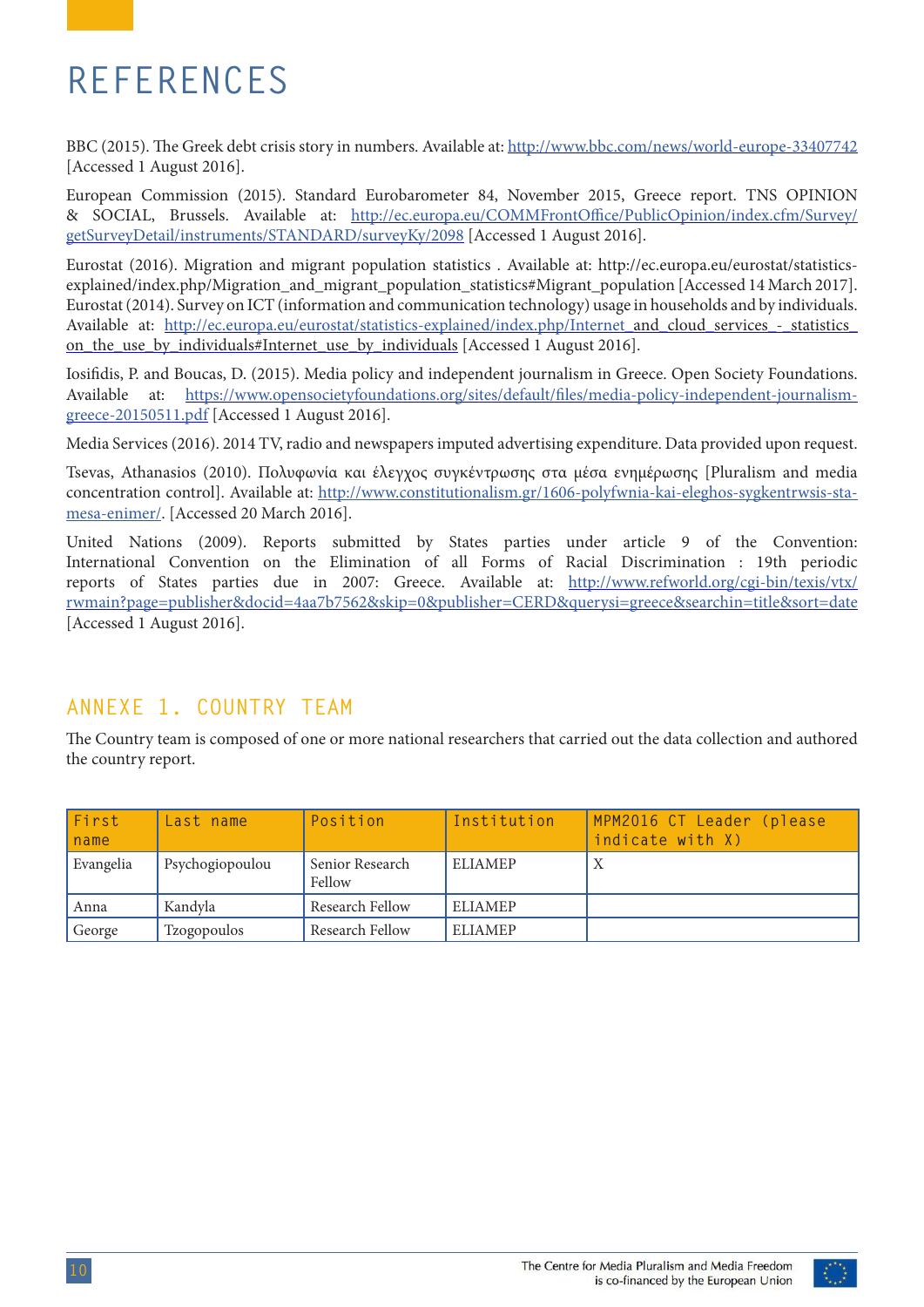### <span id="page-12-0"></span>**ANNEXE 2. GROUP OF EXPERTS**

The Group of Experts is composed of specialists with a substantial knowledge and experience in the field of media. The role of the Group of Experts was to review especially sensitive/subjective evaluations drafted by the Country Team in order to maximize the objectivity of the replies given, ensuring the accuracy of the final results.

| First name Last name |                  | Position                   | Institution                                                    |
|----------------------|------------------|----------------------------|----------------------------------------------------------------|
| Dimitra              | Dimitrakopoulou  | <b>Assistant Professor</b> | Aristotle University of Thessaloniki                           |
| Petros               | <b>Iosifidis</b> | Professor                  | City University London                                         |
| Giannis              | <b>Kotsifos</b>  | Director                   | Journalists' Union of Macedonia and Thrace Daily<br>Newspapers |
| Alexandros           | Oikonomou        | Legal Officer              | National Council for Radio and Television (ESR)                |
| Katharine            | Sarikakis        | Professor                  | University of Vienna                                           |

Note that the Group of Experts for Greece does not feature representatives of publishing and broadcasting organizations. The associations of publishers and broadcasters contacted for the purposes of this study did not respond to our invitation.

#### **ANNEXE 3. SUMMARY OF THE STAKEHOLDERS MEETING**

ELIAMEP held a closed event on 14 September 2016 to present the results of the implementation of the Media Pluralism Monitor (MPM) in Greece. The event, which took place at ELIAMEP's premises in Athens, considered the main threats to media pluralism and media freedom in the country and served as a platform for debate for the challenges facing the Greek media policy in the context of the crisis and the online media.

The first part of the event was devoted to the MPM2016 project. It began with a description of the MPM by Dr Konstantina Bania, research assistant at CMPF, which set the scene for the presentations and the discussion that followed. Dr Bania provided some historical background to the development of the monitoring tool and explained the scope of the MPM2016, the areas of interest and the methodology. Then Anna Kandyla, research assistant at ELIAMEP, presented the results of the implementation of the MPM in Greece. Ms Kandyla elaborated on the areas identified as deficient in each of the domains evaluated by the tool and drew attention to the problems facing data collection and how they impacted the scores provided. The second part of the event featured presentations regarding the challenges and perspectives of media pluralism in Greece. Dr Alexandros Oikonomou, legal officer at the media regulatory authority, ESR, talked about the factors impacting the operation of the ESR as an independent and effective media regulator. Dr Markos Vogiatzoglou, advisor at the General Secretariat for Information and Communication, elaborated on the policy priorities and outcomes of the broadcasting content licensing tender that the government launched. He also presented future governmental initiatives as regards media pluralism and diversity.

The workshop brought together policy makers, journalists and academics. Overall, the reaction to the results of the implementation of the MPM was positive. Participants emphasized the importance of raising awareness about issues of media pluralism and the need for evidence-based research such as the MPM.